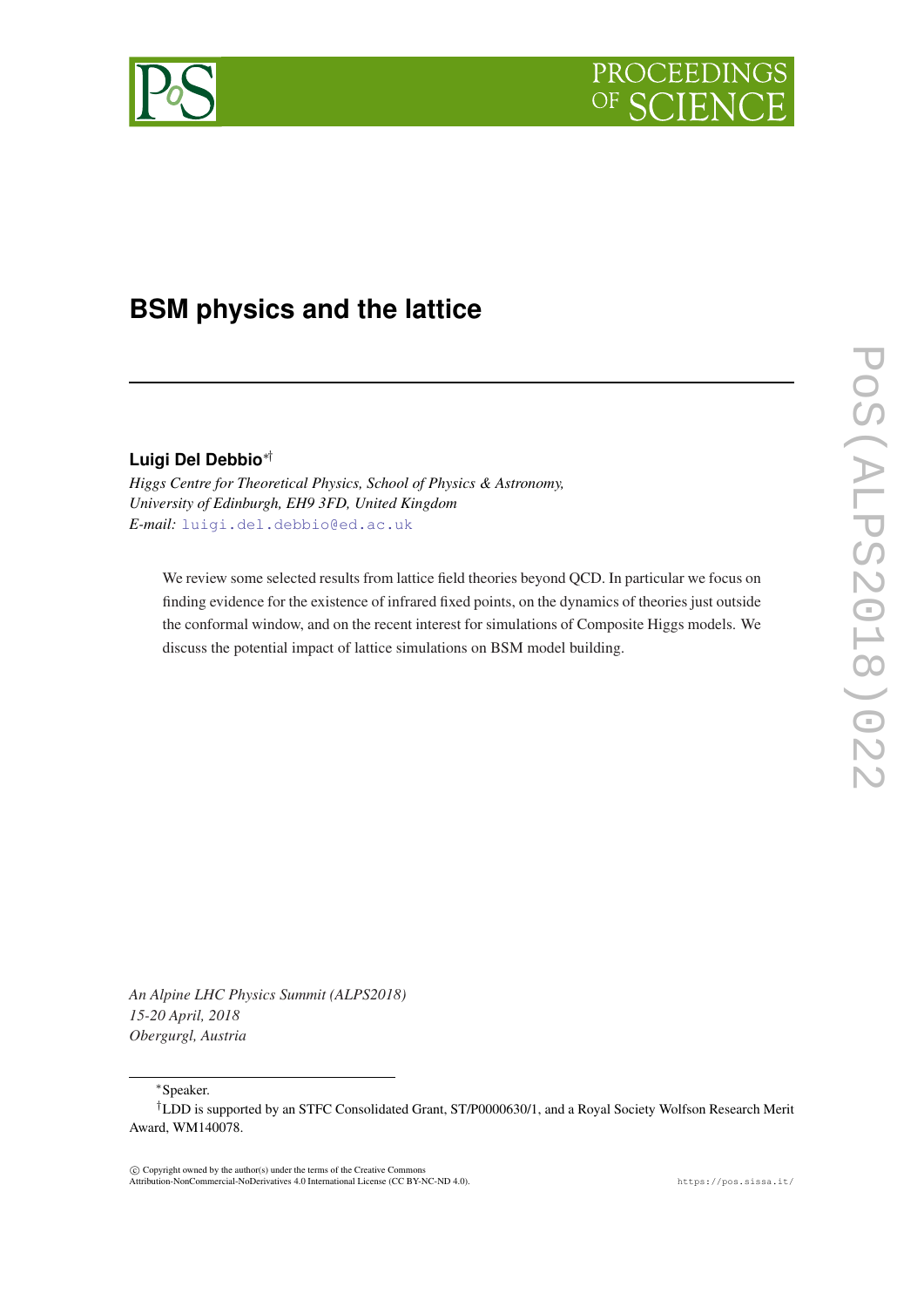#### 1. Introduction

The latest results at the LHC, including the ones presented at this conference, put stringent bounds on the size of deviations from Standard Model predictions, and the absence of new states at the TeV scale makes it very difficult to develop models of new physics beyond the Standard Model (BSM). Without a clear steering from experiments, a wide range of possibilities remains open, while an increasing amount of fine tuning seems to be necessary in order to explain the lack of sizeable deviations from the Standard Model. LHC experiments have accumulated an unprecedented amount of data; a careful scrutiny of these data is currently under way and will test the Standard Model to even more stringent levels of precision. Effective Field Theories (EFT) provide an agnostic approach to quantify the possible deviations from the Standard Model: any new physics is encoded in the low-energy constants (LECs) that appear in the effective lagrangian. Bounds on the LECs can be obtained from data, and ultimately should shed some light on the underlying new dynamics. While this approach is clearly unbiased, it is hampered by the large amount of LECs that appear when considering higher-dimensional operators that can be added to the Standard Model lagrangian. Signficant progress has been achieved using this kind of bottom-up approach, see e.g. Ref. [\[1\]](#page-7-0) for a recent review.

While the parametrization provided by the EFT approach is the most general based on symmetry grounds, assuming a specific BSM dynamics implies constraints on the LECs, thereby making any new theory more predictive, and ultimately easier to be tested against experimental data.

Models that feature a strongly-interacting sector are the focus of this talk, as lattice field theory provides a tool to calculate beyond perturbation theory, and therefore make quantitative predictions of relevance for BSM phenomenology. Since the original technicolor proposal, there have been multiple incarnations of strongly-interacting dynamics beyond the Standard Model. Of particular interest here are the so-called Composite Higgs models [[2](#page-7-0), [3\]](#page-7-0), where the hierarchy problem is solved by assuming that the Higgs boson is the pseudo Goldstone boson of some broken symmetry of the underlying theory, and models of the Higgs boson as dilaton [[4](#page-7-0)], where the light Higgs is a remnant of a broken scale invariance in the IR sector of the theory, see e.g. Ref. [[5](#page-7-0)] and references therein. The strong dynamics of the new sector is responsible for the phenomena that lead to light states in the spectrum: spontaneous breaking of flavor symmetry for the case of pseudo Goldstone bosons, and spontaneous (or anomalous) breaking of scale invariance for the case to the dilaton.

While for phenomenological purposes an EFT approach is perfectly suitable to describe the dynamics of the low-energy degrees of freedom, a UV-complete theory is necessary in order to perform lattice simulations. Having committed to a specific UV completion, it is possible to compute the LECs of the EFT from first principles, and therefore constrain these kind of models. The situation is analogous to the case of QCD. The low-energy interactions of pions are described by the chiral lagrangian, where the LECs are unknown parameters to be determined from experimental data. However, given the UV complete theory, i.e. quantum chromodynamics, it is possible to simulate the theory and compute the LECs. For BSM physics this is a numerically challenging programme, and requires a choice of the UV completion in order to be able to proceed. Unfortunately at this stage there are very few hints from experiments that would suggest a realistic UV completion. If we insist on the analogy with QCD, it is useful to keep in mind that the parton picture, and the symmetry pattern that ultimately led to QCD, emerged from the knowledge of a multitude of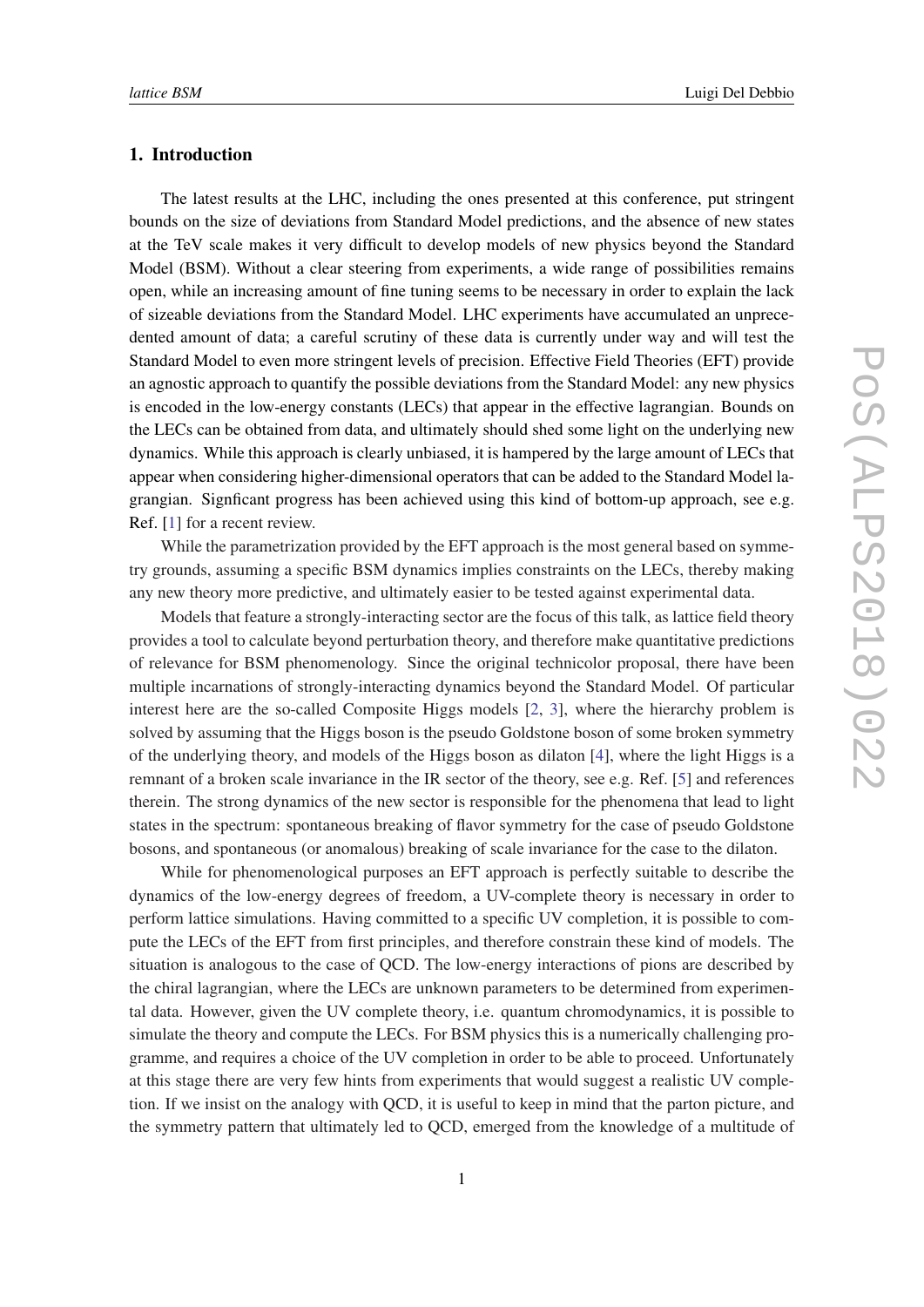hadronic states. For the case of Composite Higgs models, the only state of the new theory that has been observed so far is the Higgs boson itself.

In the absence of experimental guidance, theorists have relied on mathematical consistency in order to identify theories of potential interest. Recent works presented a systematic classification of UV completions for Composite Higgs models [\[6\]](#page-7-0). Some models have been proposed and have already been studied numerically in Refs. [[7](#page-7-0), [8](#page-7-0), [9](#page-7-0)], see also Refs. [\[10](#page-7-0), [11\]](#page-7-0) for recent reviews.

## 2. IR conformal theories

Approximate symmetry under scale transformations has been advocated as a potential explanation for the appearance of a light scalar state in the spectrum of a QFT. Surely the first step to study near-conformal dynamics must be a quantitative undestanding of theories that are genuinely scale-invariant. It is know that gauge theories with a sufficiently large number of fermion fields can develop a so-called infrared (IR) fixed point, i.e. at low energies the gauge coupling flows to a fixed point value, where the beta function vanishes [\[12,](#page-7-0) [13](#page-7-0)]. These examples feature a perturbative zero of the beta function at small values of the coupling. The fixed points are characterized as usual by the anomalous dimensions of the relevant operators; perturbative solutions usually yield small anomalous dimensions, which are not ideally suited for model building. However, a large landscape of gauge theories can be explored by varying the gauge group, the representation in which the fermionic matter is introduced, and the number of fermionic species. The range in the number of fermions for which a fixed point develops is often called the *conformal window*. Exploring this landscape, mapping the boundaries of the conformal window, may yield examples of theories that have a strongly-interacting fixed point [[14](#page-7-0)]. As for the phenomenological aspects, deformations of theories with large anomalous dimensions could provide models of BSM dynamics [\[15](#page-8-0)].

Finding fixed points by numerical simulations is a difficult task, as the lattice reguarization breaks scale invariance in many ways:

- simulations being performed by definition in a finite volume means that the large-distance regime may not be reached on current lattices;
- results of simulations performed at finite values of the fermion mass need to be extrapolated to the massless limit;
- the lattice regularization introduces irrelevant operators in the action, whose effect can mask the conformal behaviour.

All these effects need to be taken into account, and are conveniently summarised in scaling laws that describe the approach of observables to the conformal limit [\[16](#page-8-0), [17,](#page-8-0) [18](#page-8-0), [19](#page-8-0), [20\]](#page-8-0). In particular the scaling of the spectrum as a function of the fermion mass, and the density of eigenvalues of the Dirac operator, allow the extraction of the mass anomalous dimension, which is assumed to be the only relevant operator at the IR fixed point. The scaling laws for these quantities are

$$
M_X \propto m^{1/(1+\gamma)}, \quad \rho(\lambda) \sim \lambda^{(3-\gamma)/(1+\gamma)}, \tag{2.1}
$$

where  $M_X$  denotes all masses in the spectrum, *m* is the fermion mass,  $\rho(\lambda)$  is the density of eigenvalues, and  $\gamma$  the mass anomalous dimension. While it is impossible to make justice to all the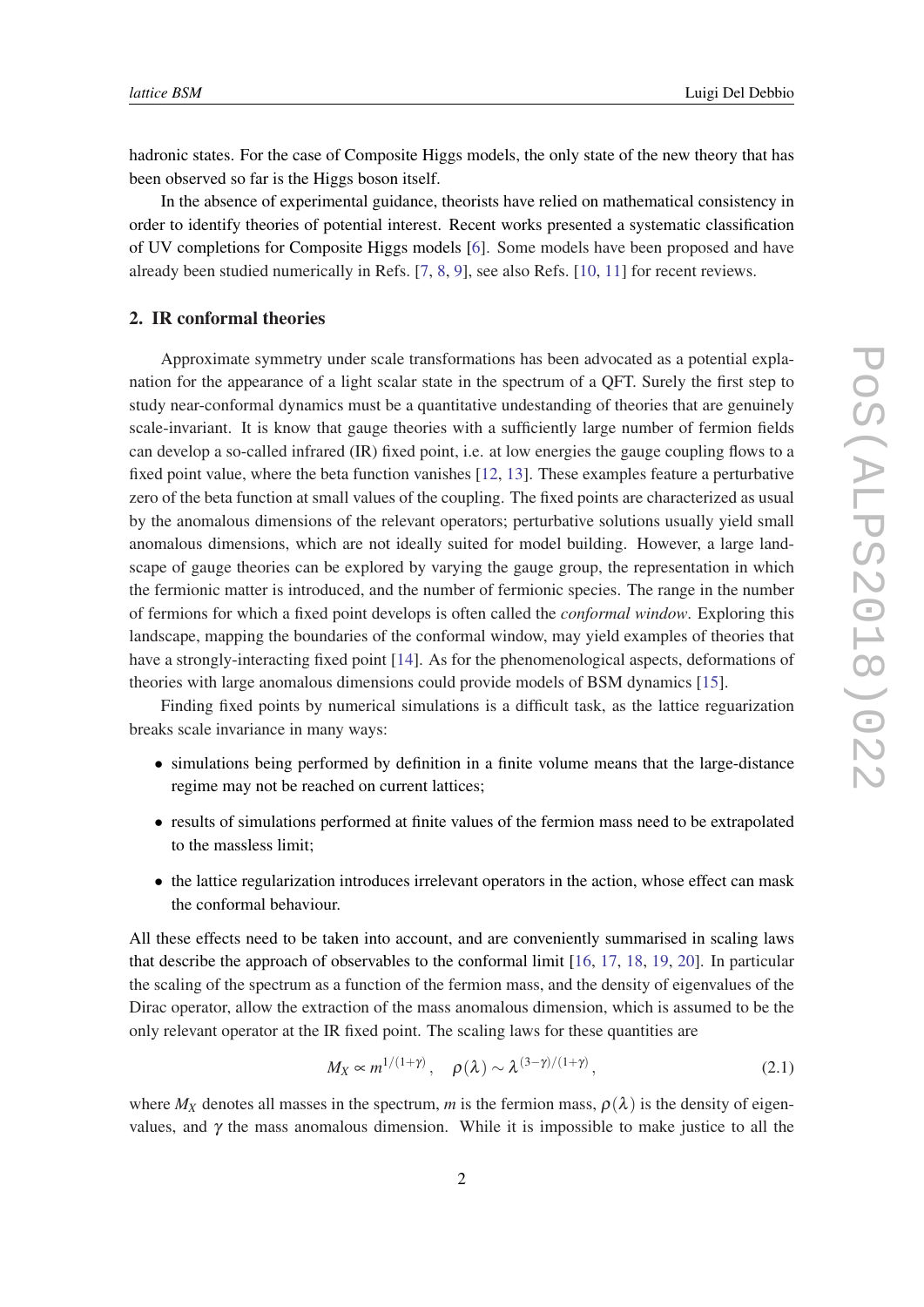studies that have been performed recently, we show here two scaling plots, which illustrate the behaviours above, for an SU(2) gauge theory with two Dirac fermions in the adjoint representation. The figure on the left shows that the ratio  $M_X/m^{1/(1+\gamma)}$  remains constant as a function of the fermion mass; this behaviour is characteristic of IR-conformal theories, and is clearly different from the behaviour in a chirally-broken theory like QCD. The plot on the right shows the behaviour of the eigenvalue density, see Ref. [\[20\]](#page-8-0) for more details. These two measurements allow two independent determinations of  $\gamma$ , which yield a consistent value of  $\gamma = 0.37 \pm 0.02$ . The small value of the anomalous dimensions disfavours this theory for BSM model building. Similar results have



Figure 1: Scaling of the states in the spectrum as a function of the fermion mass (left), and density of eigenvalues of the Dirac operator (right). Both behaviours allow the extraction of the anomalous mass dimension γ. The plots are taken from Refs. [[21\]](#page-8-0), and [\[20](#page-8-0)] respectively.

been obtained for a number of theories, and it is impossible to summarise them all here. Recent results have appeared in Refs. [[22,](#page-8-0) [23\]](#page-8-0), and we refer the reader to review papers [[10,](#page-7-0) [24\]](#page-8-0) for a more extensive summary of results.

## 3. Under the sill of the conformal window

A possibility for model building is to consider theories that are confining, but 'close' (in the space of theories) to the point where an IR-conformal fixed point would develop. This can be achieved e.g. by tuning the number of fermionic species to be just below the value where the fixed point is found, so just under the sill of the conformal window discussed above. The theoretical expectation is that the 'proximity' to a fixed point is enough to yield a light scalar in the spectrum, i.e. a light Higgs as a composite particle of a strongly-interacting sector. Despite the fact that there is not a strong theoretical underpinning of these models, numerical studies have focussed on two theories that are potential candidates close to the conformal window, namely SU(3) with eight flavors in the fundamental representation of the color group [\[25](#page-8-0), [26\]](#page-8-0), and SU(3) with two flavors in the sextet representation [[9](#page-7-0)].

Results for the spectrum of SU(3) gauge theory with eight flavors are shown in Fig. [2.](#page-4-0) The striking feature in these data is the existence of a  $0^{++}$  state that remains degenerate with the pseudoscalar states, the latter being the pseudo Nambu Goldstone bosons of chiral symmetry. Both groups confirm the same pattern in the masses of the theory.

Results for the spectrum of the  $SU(3)$  theory with sextet fermions are shown in Fig. [3.](#page-4-0) Once again a light scalar state is observed, which remains lighter than its pseudoscalar counterpart. The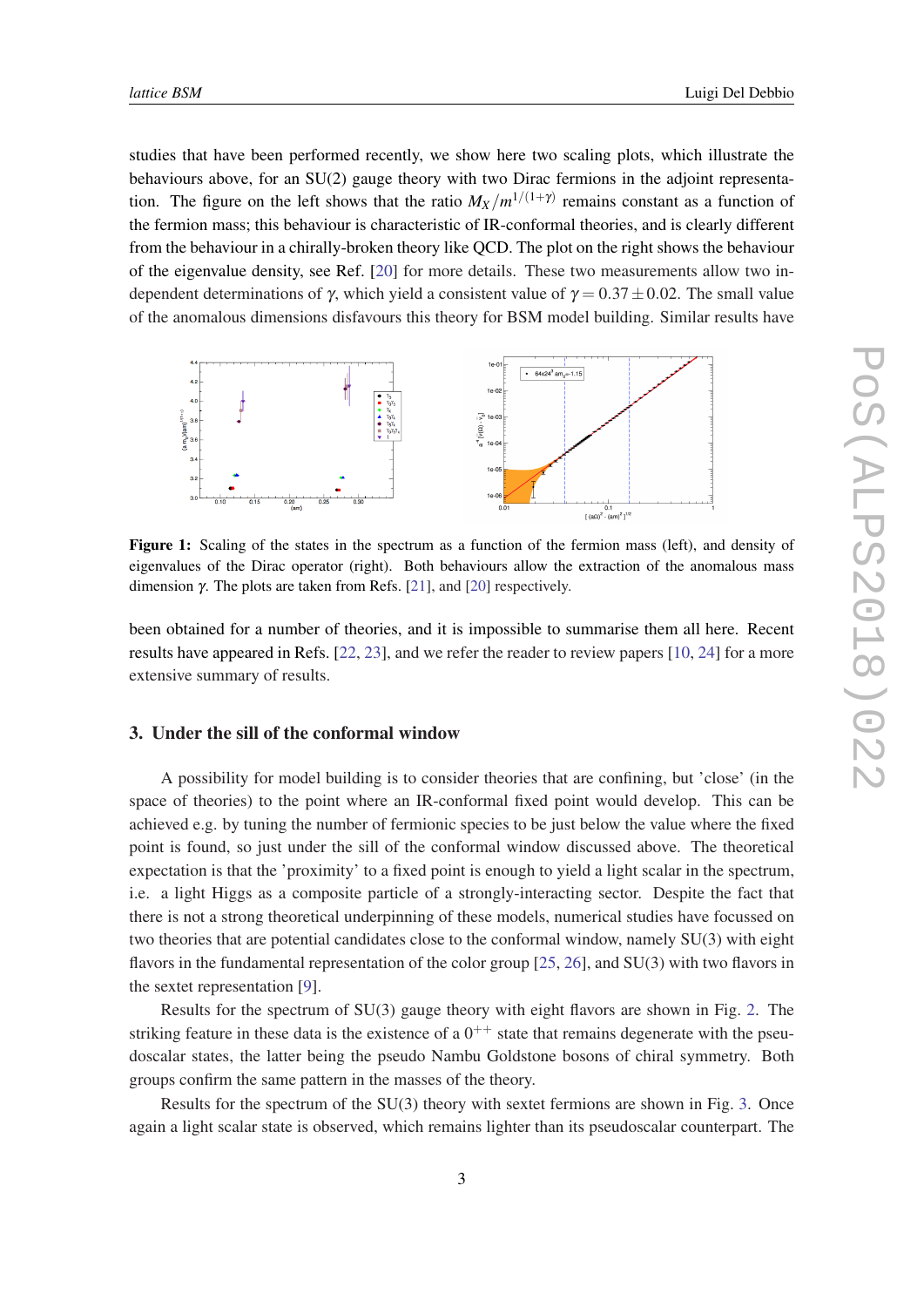<span id="page-4-0"></span>

Figure 2: Data for the spectrum of SU(3) with eight flavors, as obtained in Ref. [\[25\]](#page-8-0) (left), and Ref. [[26\]](#page-8-0) (right). In the plot on the left, the mass of several states is shown as a function of the fermion mass, while in the plot on the right the authors have focussed mostly on the mass of the ligt scalar for several values of the volume, and the pseudoscalar. It is reassuring to see that finite volume effects seems to be under control.

spectrum is computed for two different values of the bare gauge coupling, showing that lattice artefacts are reasonably under control.



Figure 3: Data for the spectrum of SU(3) with two sextet flavors. Figure taken from Ref. [[27](#page-8-0)]

Although these numerical results seem to suggest an interesting pattern, the actual dynamics that is responsible for the light scalar states is not fully understood.

# 4. A dilaton EFT

Assuming that the light scalar state observed in numerical simulations is a pseudo Nambu Goldstone boson (PNGB) associated to the breaking of scale symmetry, the dynamics of this *dilaton* can be encoded by an effective theory. Several proposals have been put forward, resulting in effective lagrangians, which encode the nonperturbative effects in the new sector via a finite number of LECs. Recent examples of this type of approach can be found in Refs. [\[28](#page-8-0), [29,](#page-8-0) [30](#page-8-0), [31](#page-8-0), [32\]](#page-8-0). While we cannot review here the details of each approach, it is interesting to discuss an example.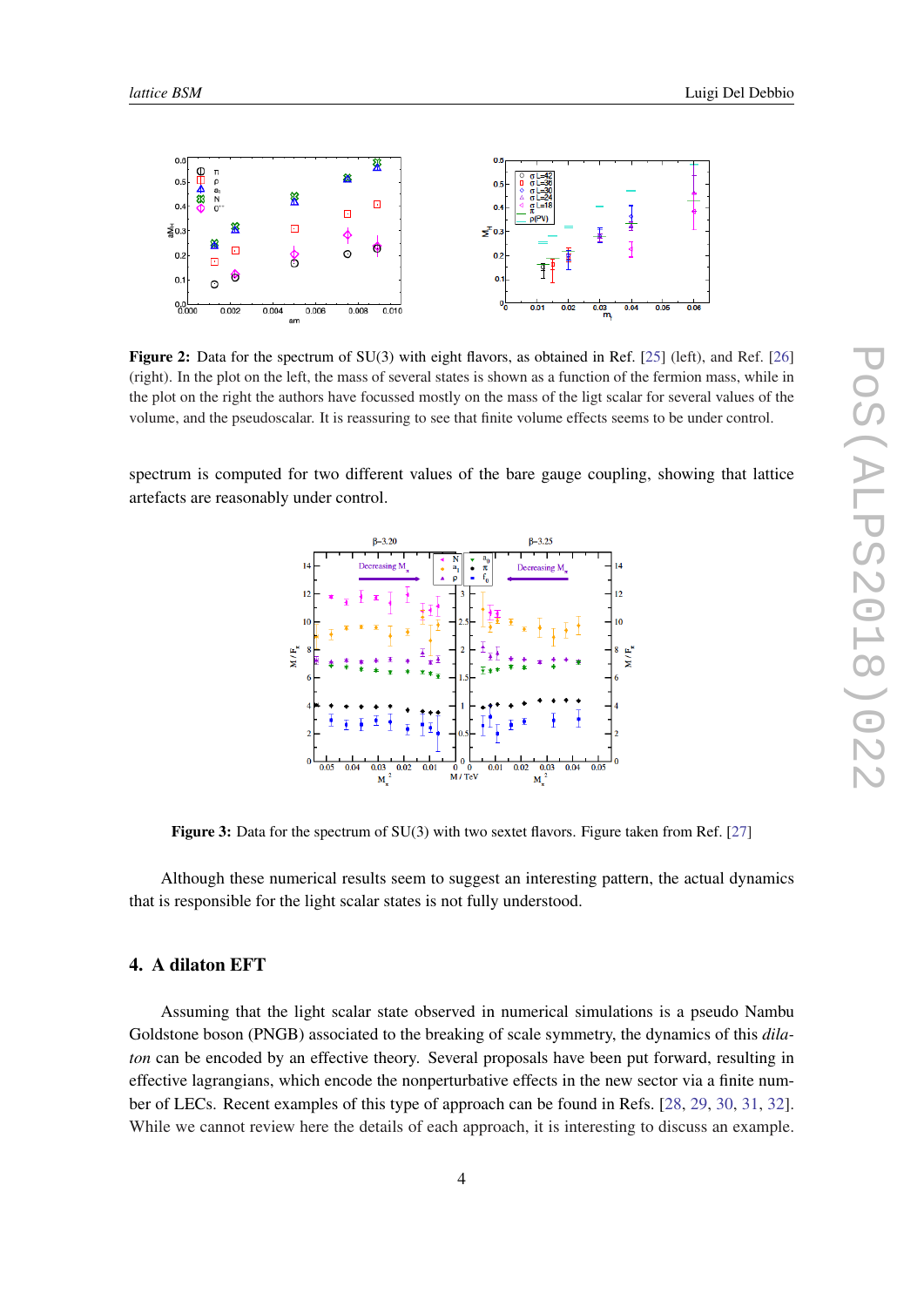The effective lagrangian presented in Ref. [[30](#page-8-0)] is given by

$$
\mathcal{L} = \frac{1}{2} \partial_{\mu} \chi \partial^{\mu} \chi + \frac{f_{\pi}^{2}}{4} \left(\frac{\chi}{f_{d}}\right)^{2} \text{Tr} \left[\partial_{\mu} \Sigma \partial^{\mu} \Sigma^{\dagger}\right] + \frac{m_{\pi}^{2} f_{\pi}^{2}}{4} \left(\frac{\chi}{f_{d}}\right)^{\nu} \text{Tr} \left[\Sigma + \Sigma^{\dagger}\right] - \kappa \chi^{\rho},
$$
(4.1)

where  $y = 3 - \gamma$  is the scaling dimension of  $\bar{\psi}\psi$ , and the dilaton potential is characterised by the exponent *p*. The dilaton field is  $\chi$ , and  $\Sigma$  is the usual non-linear representation of the light PNGB degrees of freedom. The effective lagrangian leads to the following scaling relations between the fermion mass *m*, the mass of the PNGBs  $M_{\pi}$ , the mass of the dilaton  $M_d$ , and their decay constants  $f_{\pi}$ ,  $f_d$ :

$$
M_{\pi}^{2} F_{\pi}^{2-y} = Cm,
$$
  
\n
$$
M_{\pi}^{2} = BF_{\pi}^{p-2},
$$
  
\n
$$
M_{d}^{2} = \frac{y n_f}{2} \frac{f_{\pi}^{2}}{f_{d}^{2}} (p-y) BF_{\pi}^{p-2}.
$$

Fitting the lattice data shown in the Section above to these scaling relations allows the extraction of *p* and *y*. The results of the fit are surprisingly similar for the two theories,

$$
\begin{cases}\n\text{SU}(3), n_f = 8, \text{fund}, & y = 2.1 \pm 0.1, p = 4.3 \pm 0.2, \frac{f_{\pi}^2}{f_d^2} = 0.08 \pm 0.04, \\
\text{SU}(3), n_f = 2, \text{sextet}, & y = 1.9 \pm 0.1, p = 4.4 \pm 0.3, \frac{f_{\pi}^2}{f_d^2} = 0.09 \pm 0.06,\n\end{cases}
$$

suggesting some underlying dynamical reason related to the proximity of the conformal window. A clear understanding of this behaviour is an interesting challenge in this field.

#### 5. Composite Higgs

Composite Higgs (CH) models have a long history going back to Refs. [\[2,](#page-7-0) [3](#page-7-0)]; unlike technicolor models, the spectrum of CH models contains a Higgs boson, which is a bound state made of elementary constituents interacting strongly. The Higgs boson in these models is light because it is the pseudo Nambu Goldstone boson associated with the spontaneous breaking of some global symmetry in the strong sector. For a recent review on the topic, see e.g. Ref. [[33\]](#page-8-0), and the extensive references therein. Here we will focus on one specific realisation, the Ferretti model [[34\]](#page-8-0), which has been the focus of recent lattice studies. This model provides an explicit UV complete theory based on a SU(4) gauge group, and a matter content that produces a phenomenologically interesting pattern of global symmetries, while preserving gauge anomaly cancellation and asymptotic freedom, see Ref. [\[6\]](#page-7-0) for an exhaustive study of possible candidate theories. The end result is a theory with fermions in multiple representations of the gauge group – namely five Weyl fermions in the two-index antisymmetric representation of SU(4), and three Dirac fermions in the fundamental representation of SU(4). Such theories can be discretised on a Euclidean spacetime lattice, and studied by numerical simulations.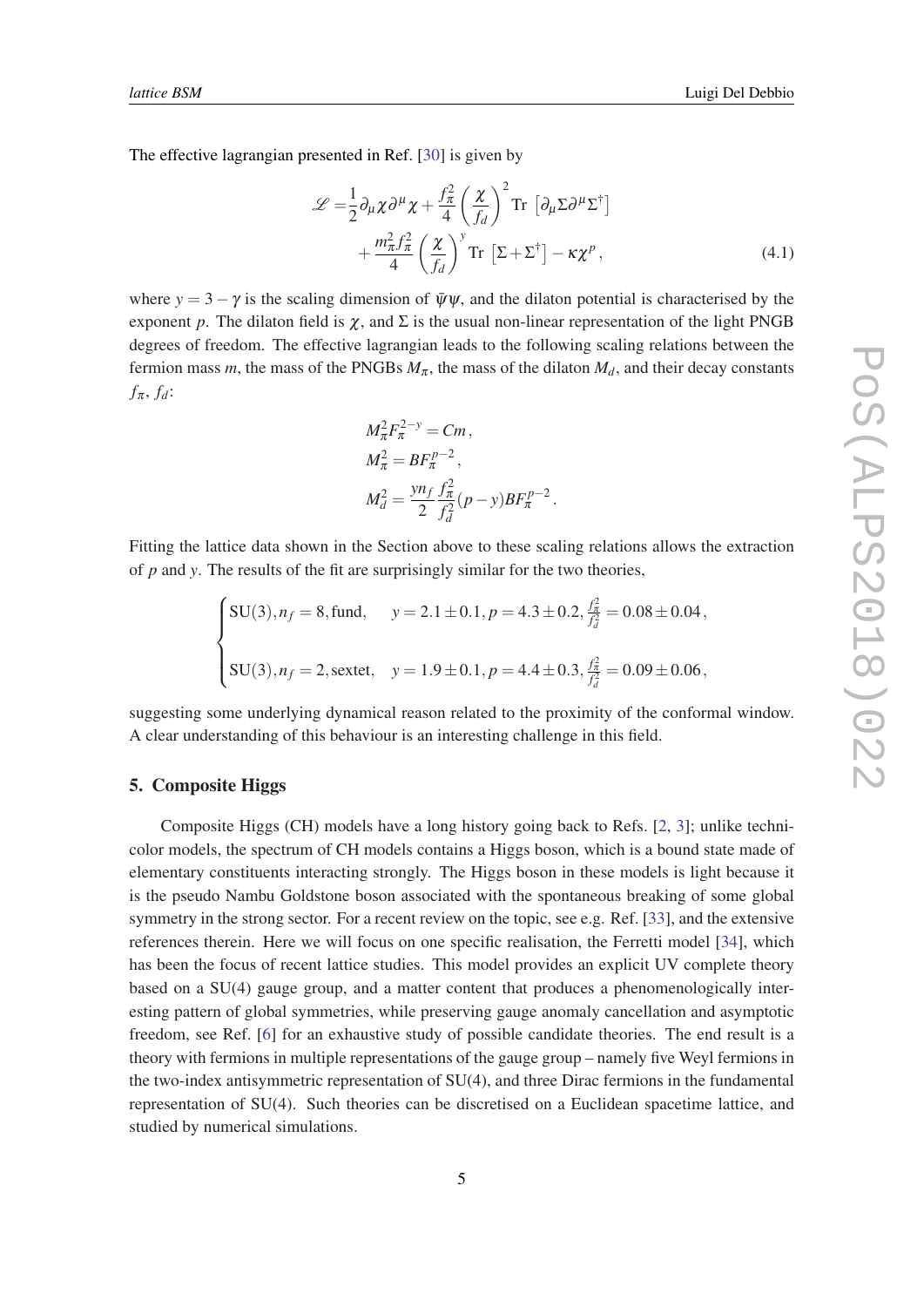Once again the phenomenology of this model is better studied using an effective lagrangian description. For instance the Higgs potential, which is entirely generated by the coupling to the Standard Model bosons and top quark, is described in terms of two constants

$$
V(H) = \alpha \cos \frac{2H}{f} - \beta \sin^2 \frac{2H}{f}.
$$
 (5.1)

The LECs  $\alpha$  and  $\beta$  are constrained by requiring that the potential has a symmetry breaking minimum, and by the experimental measurements of the ratio  $\xi = v^2/f^2$  and of the mass of Higgs. The above conditions lead to the system of equations

$$
\alpha + 2\beta > 0,
$$
  
\n
$$
\xi = v^2/f^2 = -\alpha/(2\beta),
$$
  
\n
$$
m_h^2/v^2 = 8(2\beta - \alpha),
$$

where  $\nu$  is the Higgs vev,  $f$  is the decay constant of the PNGB, and  $m_h$  is the Higgs mass. The current experimental bounds select the purple wedge in Fig.4 as the allowed region in the  $(\alpha, \beta)$ plane.



**Figure 4:** Allowed region in the  $(\alpha, \beta)$  plane. The white area is excluded because EW symmetry is unbroken, while the yellow area corresponds to values of  $v^2/f^2$  that are too large to be compatible with experimental results. The purple wedge is the region obtianed when  $v^2/f^2$  spans from 0 to 0.12. The grey band is obtained from the current mesaurement of the Higgs mass. Figure from Ref. [\[35](#page-8-0)].

Given the explicit UV completion, the constants  $\alpha$  and  $\beta$  can be computed from Monte Carlo simulations. They are obtained from field correlators in the strongly-interacting sector, as discussed in Refs. [[36](#page-9-0), [35](#page-8-0), [37](#page-9-0)]. Even though these computations are very demanding from the numerical point of view, they would yield first principle results that would quantify the viability of this model. For example, values of  $\alpha$  or  $\beta$  that are outside the intersection of the purple and grey regions would rule the model out.

Other quantities of interest, which can be accessed more easily by numerical simulations, are the spectrum of the theory, in particular the spectrum of the vector resonances that could in principle be detected as new states at collider experiments, and the baryonic spectrum, which describes the top partners in models of partial compositeness.

First simulations with fermions in multiple representations have been developed in recent years, for a theory that is close to the one proposed by Ferretti. At this stage most of the focus should be on understanding algorithmic issues, and mapping the space of bare parameters, in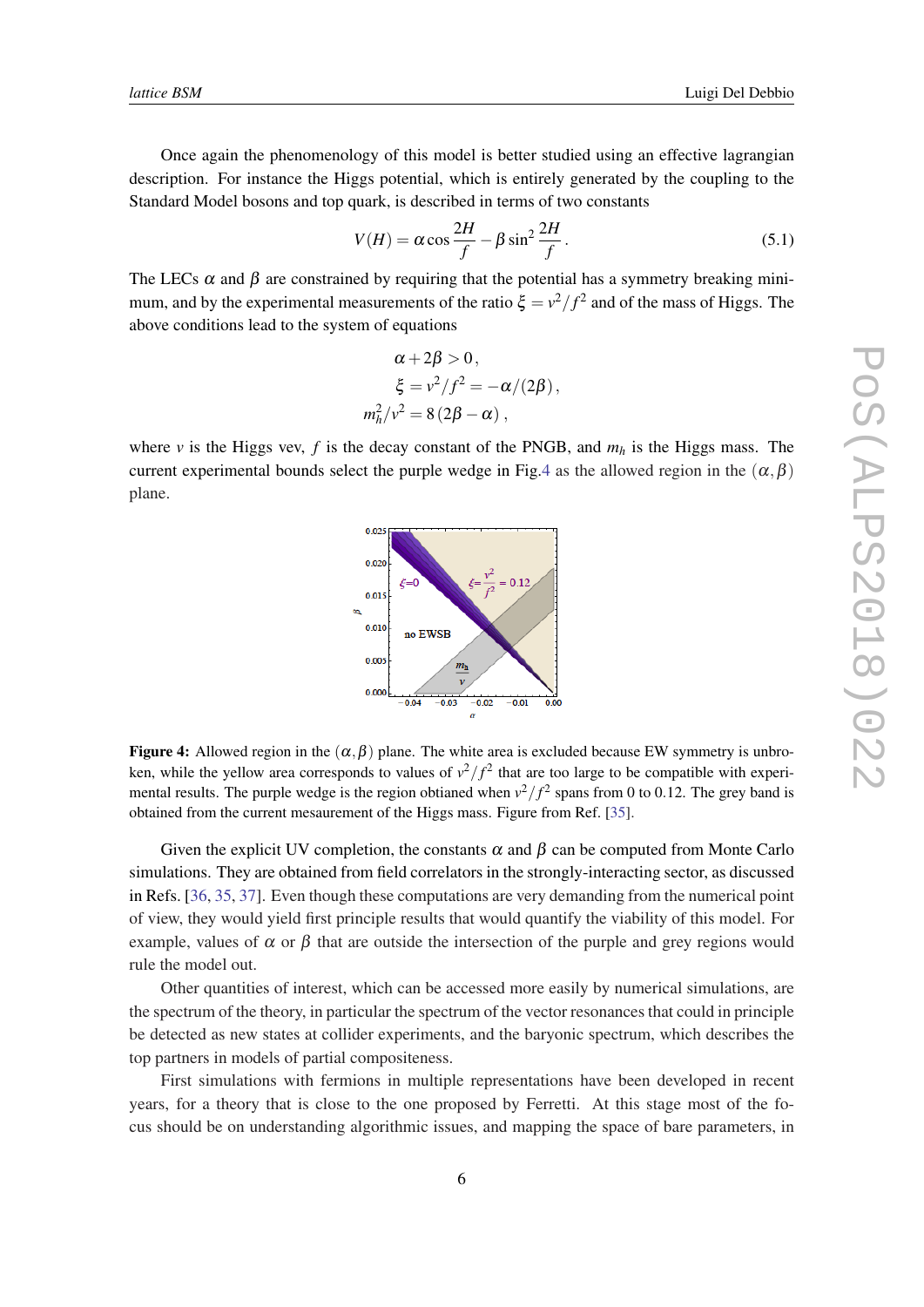<span id="page-7-0"></span>order to disentangle systematic errors from interesting physical effects. For first results see e.g. Refs. [\[38](#page-9-0), [39,](#page-9-0) [40](#page-9-0)].

## 6. Outlook

As the LHC data put increasingly severe bounds on BSM models, lattice simulations can provide a quantitative insight in the dynamics of strongly interacting theories. These are interesting in their own right as theoretical studies, but their phenomenological potential can only be explored by working close to model building and experiment.

Composite Higgs models have a rich nonperturbative phenomenology that can be explored by Monte Carlo simulations. First results are starting to appear, which involve simulations with fermions in multiple representations of the gauge group, a new, uncharted territory for lattice field theories.

#### References

- [1] I. Brivio and M. Trott, *The Standard Model as an Effective Field Theory*, [1706.08945](https://arxiv.org/abs/1706.08945).
- [2] D. B. Kaplan and H. Georgi, *SU(2) x U(1) Breaking by Vacuum Misalignment*, *[Phys. Lett.](https://doi.org/10.1016/0370-2693(84)91177-8)* 136B [\(1984\) 183](https://doi.org/10.1016/0370-2693(84)91177-8).
- [3] D. B. Kaplan, H. Georgi and S. Dimopoulos, *Composite Higgs Scalars*, *Phys. Lett.* 136B [\(1984\) 187.](https://doi.org/10.1016/0370-2693(84)91178-X)
- [4] E. Gildener and S. Weinberg, *Symmetry Breaking and Scalar Bosons*, *Phys. Rev.* D13 [\(1976\) 3333.](https://doi.org/10.1103/PhysRevD.13.3333)
- [5] W. D. Goldberger, B. Grinstein and W. Skiba, *Distinguishing the Higgs boson from the dilaton at the Large Hadron Collider*, *[Phys. Rev. Lett.](https://doi.org/10.1103/PhysRevLett.100.111802)* 100 (2008) 111802 [[0708.1463](https://arxiv.org/abs/0708.1463)].
- [6] G. Ferretti and D. Karateev, *Fermionic UV completions of Composite Higgs models*, *JHEP* 03 [\(2014\)](https://doi.org/10.1007/JHEP03(2014)077) [077](https://doi.org/10.1007/JHEP03(2014)077) [[1312.5330](https://arxiv.org/abs/1312.5330)].
- [7] A. Hietanen, R. Lewis, C. Pica and F. Sannino, *Fundamental Composite Higgs Dynamics on the Lattice: SU(2) with Two Flavors*, *JHEP* 07 [\(2014\) 116](https://doi.org/10.1007/JHEP07(2014)116) [[1404.2794](https://arxiv.org/abs/1404.2794)].
- [8] LSD collaboration, T. Appelquist et al., *Lattice simulations with eight flavors of domain wall fermions in SU(3) gauge theory*, *Phys. Rev.* D90 [\(2014\) 114502](https://doi.org/10.1103/PhysRevD.90.114502) [[1405.4752](https://arxiv.org/abs/1405.4752)].
- [9] Z. Fodor, K. Holland, J. Kuti, D. Nogradi, C. Schroeder and C. H. Wong, *Can the nearly conformal sextet gauge model hide the Higgs impostor?*, *Phys. Lett.* B718 [\(2012\) 657](https://doi.org/10.1016/j.physletb.2012.10.079) [[1209.0391](https://arxiv.org/abs/1209.0391)].
- [10] C. Pica, *Beyond the Standard Model: Charting Fundamental Interactions via Lattice Simulations*, *PoS* [LATTICE2016](https://doi.org/10.22323/1.256.0015) (2016) 015 [[1701.07782](https://arxiv.org/abs/1701.07782)].
- [11] B. Svetitsky, *Looking behind the Standard Model with lattice gauge theory*, *[EPJ Web Conf.](https://doi.org/10.1051/epjconf/201817501017)* 175 [\(2018\) 01017](https://doi.org/10.1051/epjconf/201817501017) [[1708.04840](https://arxiv.org/abs/1708.04840)].
- [12] T. Banks and A. Casher, *Chiral Symmetry Breaking in Confining Theories*, *[Nucl. Phys.](https://doi.org/10.1016/0550-3213(80)90255-2)* B169 (1980) [103](https://doi.org/10.1016/0550-3213(80)90255-2).
- [13] W. E. Caswell, *Asymptotic Behavior of Nonabelian Gauge Theories to Two Loop Order*, *[Phys. Rev.](https://doi.org/10.1103/PhysRevLett.33.244) Lett.* 33 [\(1974\) 244](https://doi.org/10.1103/PhysRevLett.33.244).
- [14] D. D. Dietrich and F. Sannino, *Conformal window of SU(N) gauge theories with fermions in higher dimensional representations*, *Phys. Rev.* D75 [\(2007\) 085018](https://doi.org/10.1103/PhysRevD.75.085018) [[hep-ph/0611341](https://arxiv.org/abs/hep-ph/0611341)].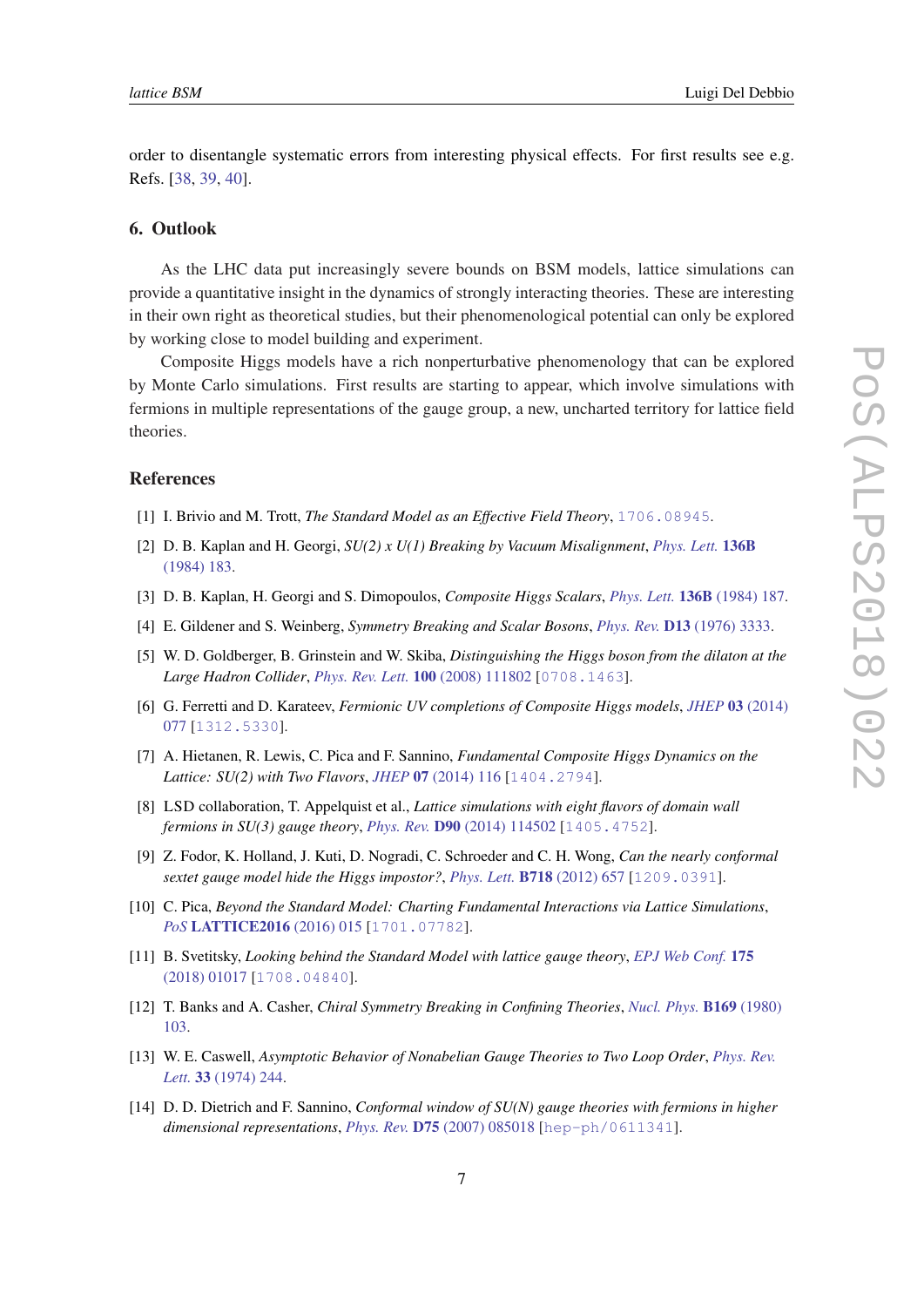- <span id="page-8-0"></span>[15] M. A. Luty and T. Okui, *Conformal technicolor*, *JHEP* 09 [\(2006\) 070](https://doi.org/10.1088/1126-6708/2006/09/070) [[hep-ph/0409274](https://arxiv.org/abs/hep-ph/0409274)].
- [16] L. Del Debbio and R. Zwicky, *Hyperscaling relations in mass-deformed conformal gauge theories*, *Phys. Rev.* D82 [\(2010\) 014502](https://doi.org/10.1103/PhysRevD.82.014502) [[1005.2371](https://arxiv.org/abs/1005.2371)].
- [17] L. Del Debbio and R. Zwicky, *Scaling relations for the entire spectrum in mass-deformed conformal gauge theories*, *Phys. Lett.* B700 [\(2011\) 217](https://doi.org/10.1016/j.physletb.2011.04.059) [[1009.2894](https://arxiv.org/abs/1009.2894)].
- [18] T. DeGrand and A. Hasenfratz, *Remarks on lattice gauge theories with infrared-attractive fixed points*, *Phys. Rev.* D80 [\(2009\) 034506](https://doi.org/10.1103/PhysRevD.80.034506) [[0906.1976](https://arxiv.org/abs/0906.1976)].
- [19] A. Patella, *GMOR-like relation in IR-conformal gauge theories*, *Phys. Rev.* D84 [\(2011\) 125033](https://doi.org/10.1103/PhysRevD.84.125033) [[1106.3494](https://arxiv.org/abs/1106.3494)].
- [20] A. Patella, *A precise determination of the psibar-psi anomalous dimension in conformal gauge theories*, *Phys. Rev.* D86 [\(2012\) 025006](https://doi.org/10.1103/PhysRevD.86.025006) [[1204.4432](https://arxiv.org/abs/1204.4432)].
- [21] L. Del Debbio, B. Lucini, A. Patella, C. Pica and A. Rago, *Large volumes and spectroscopy of walking theories*, *Phys. Rev.* D93 [\(2016\) 054505](https://doi.org/10.1103/PhysRevD.93.054505) [[1512.08242](https://arxiv.org/abs/1512.08242)].
- [22] V. Leino, K. Rummukainen, J. M. Suorsa, K. Tuominen and S. Tähtinen, *Infrared fixed point of SU(2) gauge theory with six flavors*, *Phys. Rev.* D97 [\(2018\) 114501](https://doi.org/10.1103/PhysRevD.97.114501) [[1707.04722](https://arxiv.org/abs/1707.04722)].
- [23] A. Amato, V. Leino, K. Rummukainen, K. Tuominen and S. Tähtinen, *From chiral symmetry breaking to conformality in SU(2) gauge theory*, [1806.07154](https://arxiv.org/abs/1806.07154).
- [24] D. Nogradi and A. Patella, *Strong dynamics, composite Higgs and the conformal window*, *[Int. J. Mod.](https://doi.org/10.1142/S0217751X1643003X) Phys.* A31 [\(2016\) 1643003](https://doi.org/10.1142/S0217751X1643003X) [[1607.07638](https://arxiv.org/abs/1607.07638)].
- [25] T. Appelquist et al., *Strongly interacting dynamics and the search for new physics at the LHC*, *[Phys.](https://doi.org/10.1103/PhysRevD.93.114514) Rev.* D93 [\(2016\) 114514](https://doi.org/10.1103/PhysRevD.93.114514) [[1601.04027](https://arxiv.org/abs/1601.04027)].
- [26] LATKMI collaboration, Y. Aoki et al., *Light flavor-singlet scalars and walking signals in*  $N_f = 8$ *QCD on the lattice*, *Phys. Rev.* D96 [\(2017\) 014508](https://doi.org/10.1103/PhysRevD.96.014508) [[1610.07011](https://arxiv.org/abs/1610.07011)].
- [27] Z. Fodor, K. Holland, J. Kuti, S. Mondal, D. Nogradi and C. H. Wong, *Status of a minimal composite Higgs theory*, *PoS* LATTICE2015 (2016) 219 [[1605.08750](https://arxiv.org/abs/1605.08750)].
- [28] M. Golterman and Y. Shamir, *Low-energy effective action for pions and a dilatonic meson*, *[Phys. Rev.](https://doi.org/10.1103/PhysRevD.94.054502)* D94 [\(2016\) 054502](https://doi.org/10.1103/PhysRevD.94.054502) [[1603.04575](https://arxiv.org/abs/1603.04575)].
- [29] M. Golterman and Y. Shamir, *The large-mass regime of the dilaton-pion low-energy effective theory*, [1805.00198](https://arxiv.org/abs/1805.00198).
- [30] T. Appelquist, J. Ingoldby and M. Piai, *Dilaton EFT Framework For Lattice Data*, *JHEP* 07 [\(2017\)](https://doi.org/10.1007/JHEP07(2017)035) [035](https://doi.org/10.1007/JHEP07(2017)035) [[1702.04410](https://arxiv.org/abs/1702.04410)].
- [31] T. Appelquist, J. Ingoldby and M. Piai, *Analysis of a Dilaton EFT for Lattice Data*, *JHEP* 03 [\(2018\)](https://doi.org/10.1007/JHEP03(2018)039) [039](https://doi.org/10.1007/JHEP03(2018)039) [[1711.00067](https://arxiv.org/abs/1711.00067)].
- [32] O. Catà, R. J. Crewther and L. C. Tunstall, *Crawling technicolor*, [1803.08513](https://arxiv.org/abs/1803.08513).
- [33] G. Panico and A. Wulzer, *The Composite Nambu-Goldstone Higgs*, *[Lect. Notes Phys.](https://doi.org/10.1007/978-3-319-22617-0)* 913 (2016) pp.1 [[1506.01961](https://arxiv.org/abs/1506.01961)].
- [34] G. Ferretti, *UV Completions of Partial Compositeness: The Case for a SU(4) Gauge Group*, *[JHEP](https://doi.org/10.1007/JHEP06(2014)142)* 06 [\(2014\) 142](https://doi.org/10.1007/JHEP06(2014)142) [[1404.7137](https://arxiv.org/abs/1404.7137)].
- [35] L. Del Debbio, C. Englert and R. Zwicky, *A UV Complete Compositeness Scenario: LHC Constraints Meet The Lattice*, *JHEP* 08 [\(2017\) 142](https://doi.org/10.1007/JHEP08(2017)142) [[1703.06064](https://arxiv.org/abs/1703.06064)].